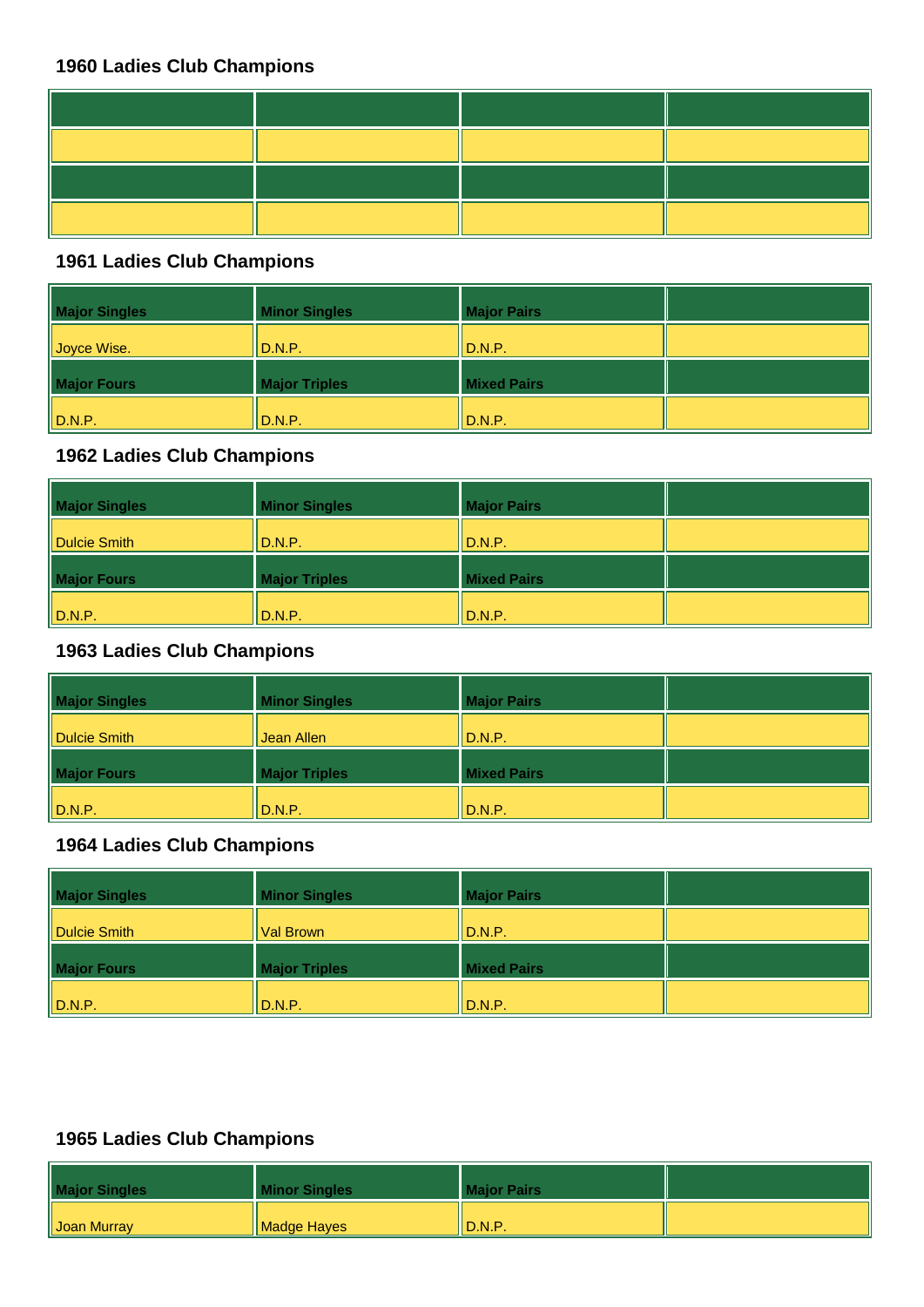| <b>Major Fours</b> | <b>Major Triples</b> | <b>Mixed Pairs</b>                  |  |
|--------------------|----------------------|-------------------------------------|--|
| $\parallel$ D.N.P. | D.N.P.               | $\mathsf{ID}.\mathsf{N}.\mathsf{P}$ |  |

| <b>Major Singles</b> | <b>Minor Singles</b>    | <b>Major Pairs</b> |  |
|----------------------|-------------------------|--------------------|--|
| Dulcie Smith         | <b>Heather Rutledge</b> |                    |  |
| <b>Major Fours</b>   | <b>Major Triples</b>    | <b>Mixed Pairs</b> |  |
|                      |                         |                    |  |

#### **1967 Ladies Club Champions**

| <b>Major Singles</b> | <b>Minor Singles</b> | <b>Major Pairs</b> |  |
|----------------------|----------------------|--------------------|--|
| May Marczan          | <b>Shirley Giles</b> | $\parallel$ D.N.P. |  |
| <b>Major Fours</b>   | <b>Major Triples</b> | <b>Mixed Pairs</b> |  |
| $\ $ D.N.P.          | D.N.P.               | $\parallel$ D.N.P. |  |

## **1968 Ladies Club Champions**

| <b>Major Singles</b>                                                 | <b>Minor Singles</b>                                           | <b>Major Pairs</b>                        |  |
|----------------------------------------------------------------------|----------------------------------------------------------------|-------------------------------------------|--|
| <b>May Marczan</b>                                                   | <b>Betty Connell</b>                                           | <b>Madge Hayes</b><br><b>Heather Swan</b> |  |
| <b>Major Fours</b>                                                   | <b>Major Triples</b>                                           | <b>Mixed Pairs</b>                        |  |
| <b>Etti Lockyer</b><br>Pearl Hunt<br>Lil Swan<br><b>Heather Swan</b> | <b>Shirley Giles</b><br><b>Edna North</b><br><b>Joyce Wise</b> | D.N.P.                                    |  |

| <b>Major Singles</b> | <b>Minor Singles</b>    | <b>Major Pairs</b>                  |  |
|----------------------|-------------------------|-------------------------------------|--|
| May Marczan          | Margaret [Janet] Gilday | <b>Millie Dayman</b><br>Nancy Croft |  |
| <b>Major Fours</b>   | <b>Major Triples</b>    | <b>Mixed Pairs</b>                  |  |
| Nancy Teague         | <b>Ivy Buchanan</b>     | $\parallel$ D.N.P.                  |  |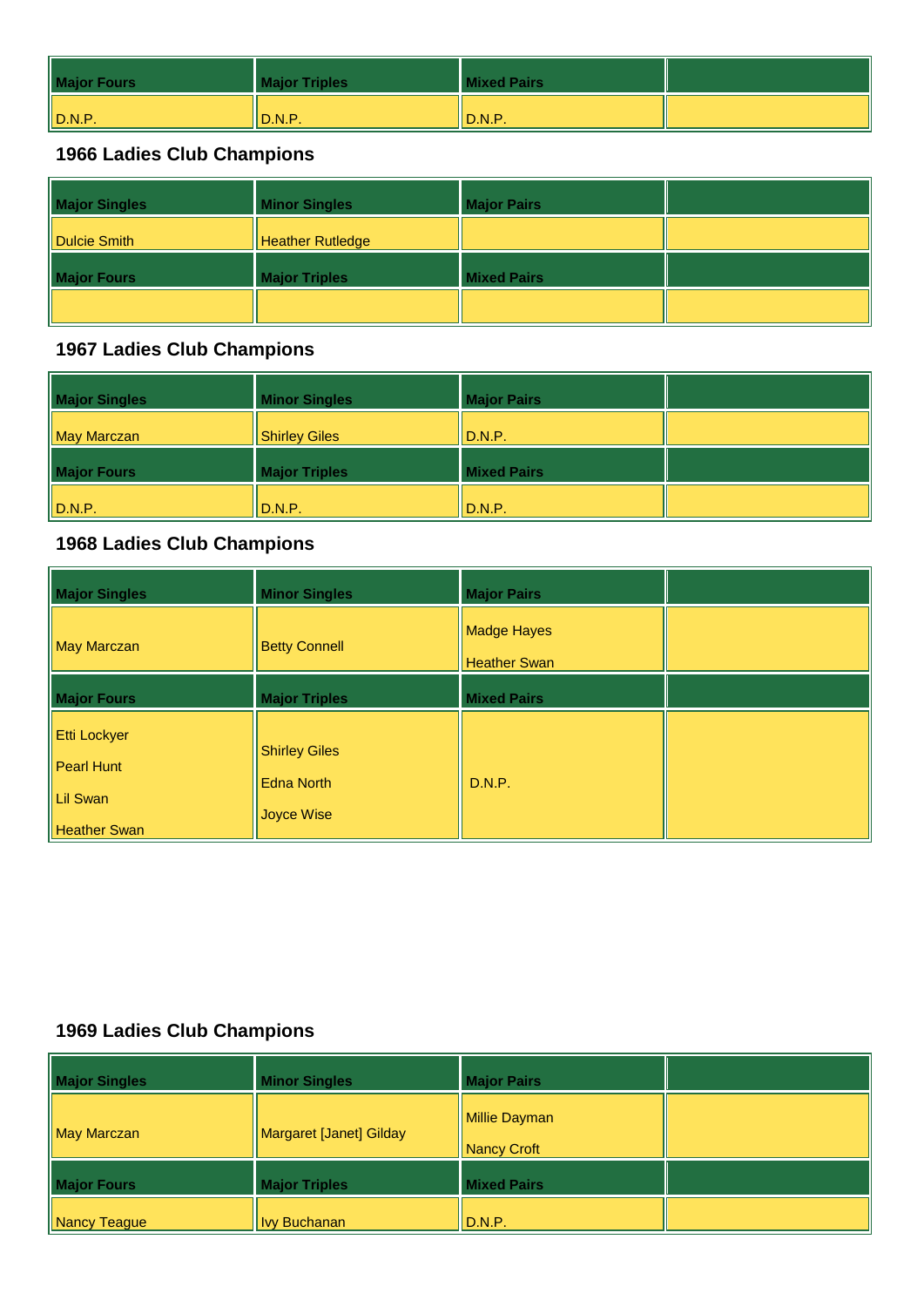| Jean Allen | Nancy Croft |  |
|------------|-------------|--|
| Edna North | Edna North  |  |
| Lil Swan   |             |  |

| <b>Major Singles</b>                                               | <b>Minor Singles</b>                                                | <b>Major Pairs</b>                         |  |
|--------------------------------------------------------------------|---------------------------------------------------------------------|--------------------------------------------|--|
| <b>May Marczan</b>                                                 | <b>Beryl Murray</b>                                                 | <b>Audrey Abrams</b><br><b>May Marczan</b> |  |
| <b>Major Fours</b>                                                 | <b>Major Triples</b>                                                | <b>Mixed Pairs</b>                         |  |
| Jean Allen<br><b>Ivy Buchanan</b><br><b>Edna North</b><br>Lil Swan | <b>Ivy Buchanan</b><br><b>Shirley Giles</b><br><b>Audrey Abrams</b> | D.N.P.                                     |  |

# **1971 Ladies Club Champions**

| <b>Major Singles</b>                                                | <b>Minor Singles</b>                                                | <b>Major Pairs</b>                         |  |
|---------------------------------------------------------------------|---------------------------------------------------------------------|--------------------------------------------|--|
| Nancy Croft                                                         | May Birdshall                                                       | <b>Audrey Abrams</b><br><b>May Marczan</b> |  |
| <b>Major Fours</b>                                                  | <b>Major Triples</b>                                                | <b>Mixed Pairs</b>                         |  |
| Olive Seldon<br><b>Shirley Giles</b><br>May Marczan<br>Dulcie Smith | <b>Ivy Buchanan</b><br><b>Shirley Giles</b><br><b>Audrey Abrams</b> | D.N.P.                                     |  |

| <b>Major Singles</b>                                                                     | <b>Minor Singles</b>                                             | <b>Major Pairs</b>                          |  |
|------------------------------------------------------------------------------------------|------------------------------------------------------------------|---------------------------------------------|--|
| <b>May Marczan</b>                                                                       | <b>Rhonda Taylor</b>                                             | <b>Shirley Giles</b><br><b>Dulcie Smith</b> |  |
| <b>Major Fours</b>                                                                       | <b>Major Triples</b>                                             | <b>Mixed Pairs</b>                          |  |
| <b>Olive Seldon</b><br><b>Shirley Giles</b><br><b>May Marczan</b><br><b>Dulcie Smith</b> | <b>Olive Seldon</b><br><b>May Marczan</b><br><b>Dulcie Smith</b> |                                             |  |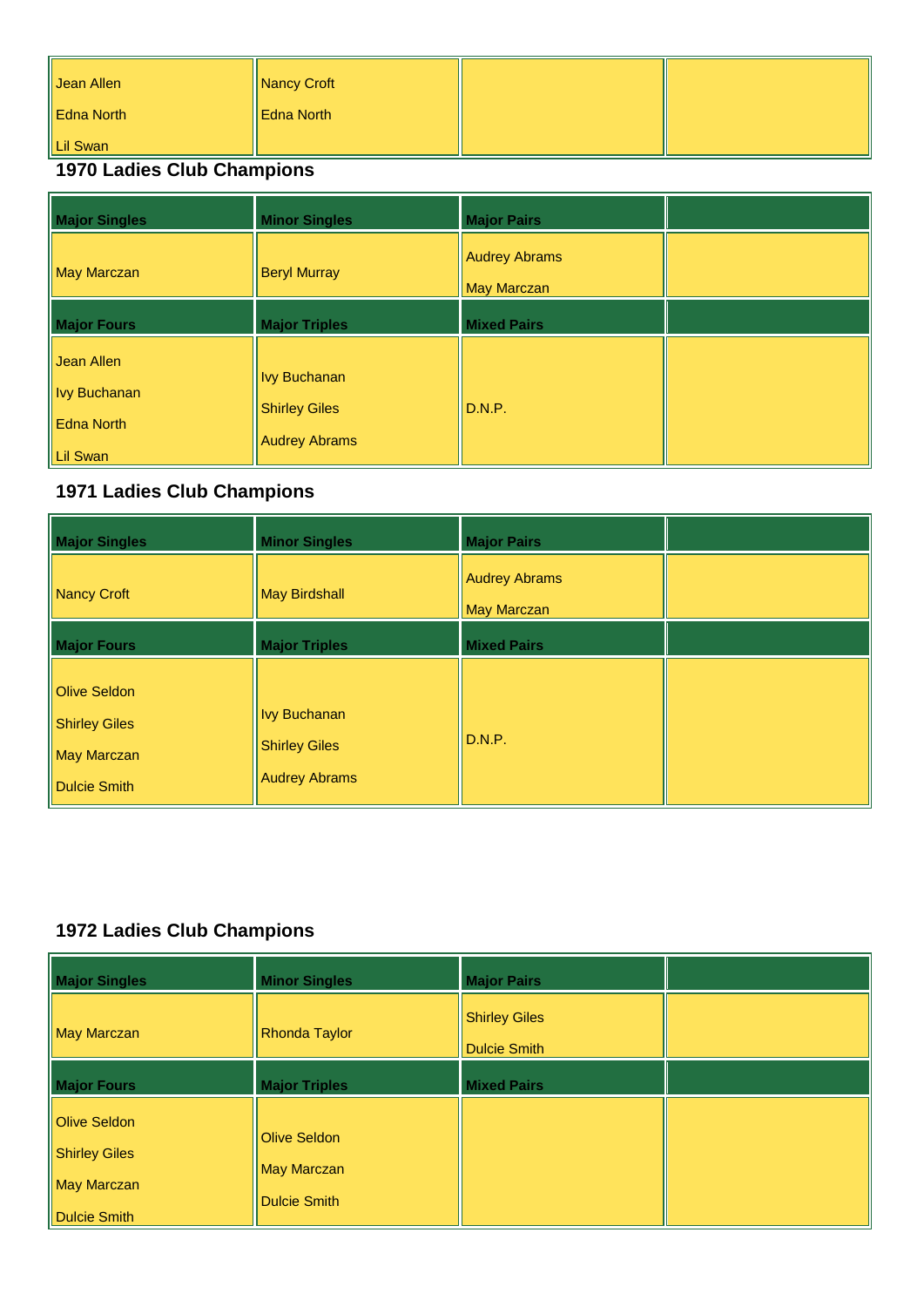| <b>Major Singles</b>                                                                     | <b>Minor Singles</b>                                               | <b>Major Pairs</b>           |  |
|------------------------------------------------------------------------------------------|--------------------------------------------------------------------|------------------------------|--|
| <b>Heather Stone</b>                                                                     | <b>D.Davis</b>                                                     | Millie Dayman<br>Nancy Croft |  |
| <b>Major Fours</b>                                                                       | <b>Major Triples</b>                                               | <b>Mixed Pairs</b>           |  |
| <b>Olive Seldon</b><br><b>Shirley Giles</b><br><b>May Marczan</b><br><b>Dulcie Smith</b> | <b>Maude Timmis</b><br><b>Shirley Giles</b><br><b>Dulcie Smith</b> | D.N.P.                       |  |

## **1974 Ladies Club Champions**

| <b>Major Singles</b>                                                 | <b>Minor Singles</b>                           | <b>Major Pairs</b>                          |  |
|----------------------------------------------------------------------|------------------------------------------------|---------------------------------------------|--|
| Nancy Croft                                                          | <b>Joan Ruskin</b>                             | <b>Shirley Giles</b><br><b>Dulcie Smith</b> |  |
| <b>Major Fours</b>                                                   | <b>Major Triples</b>                           | <b>Mixed Pairs</b>                          |  |
| Shirley Giles<br><b>Beryl Murray</b><br>Heather Swan<br>Dulcie Smith | Jean Allen<br><b>Edna North</b><br>Nancy Croft | D.N.P.                                      |  |

# **1975 Ladies Club Champions**

| <b>Major Singles</b>                                               | <b>Minor Singles</b>                                               | <b>Major Pairs</b>                   |  |
|--------------------------------------------------------------------|--------------------------------------------------------------------|--------------------------------------|--|
| <b>Dulcie Smith</b>                                                | <b>Val Poole</b>                                                   | <b>Shirley Giles</b><br>Dulcie Smith |  |
| <b>Major Fours</b>                                                 | <b>Major Triples</b>                                               | <b>Mixed Pairs</b>                   |  |
| Jean Snowden<br><b>Elsie House</b><br>Millie Dayman<br>Nancy Croft | <b>Val Poole</b><br><b>Elizabeth McPaul</b><br><b>Zena Perkins</b> | D.N.P.                               |  |

| <b>Major Singles</b> | <b>Minor Singles</b> | <b>Major Pairs</b> |  |
|----------------------|----------------------|--------------------|--|
| Heather Swan         | Joan Vickers         | Il Val Poole       |  |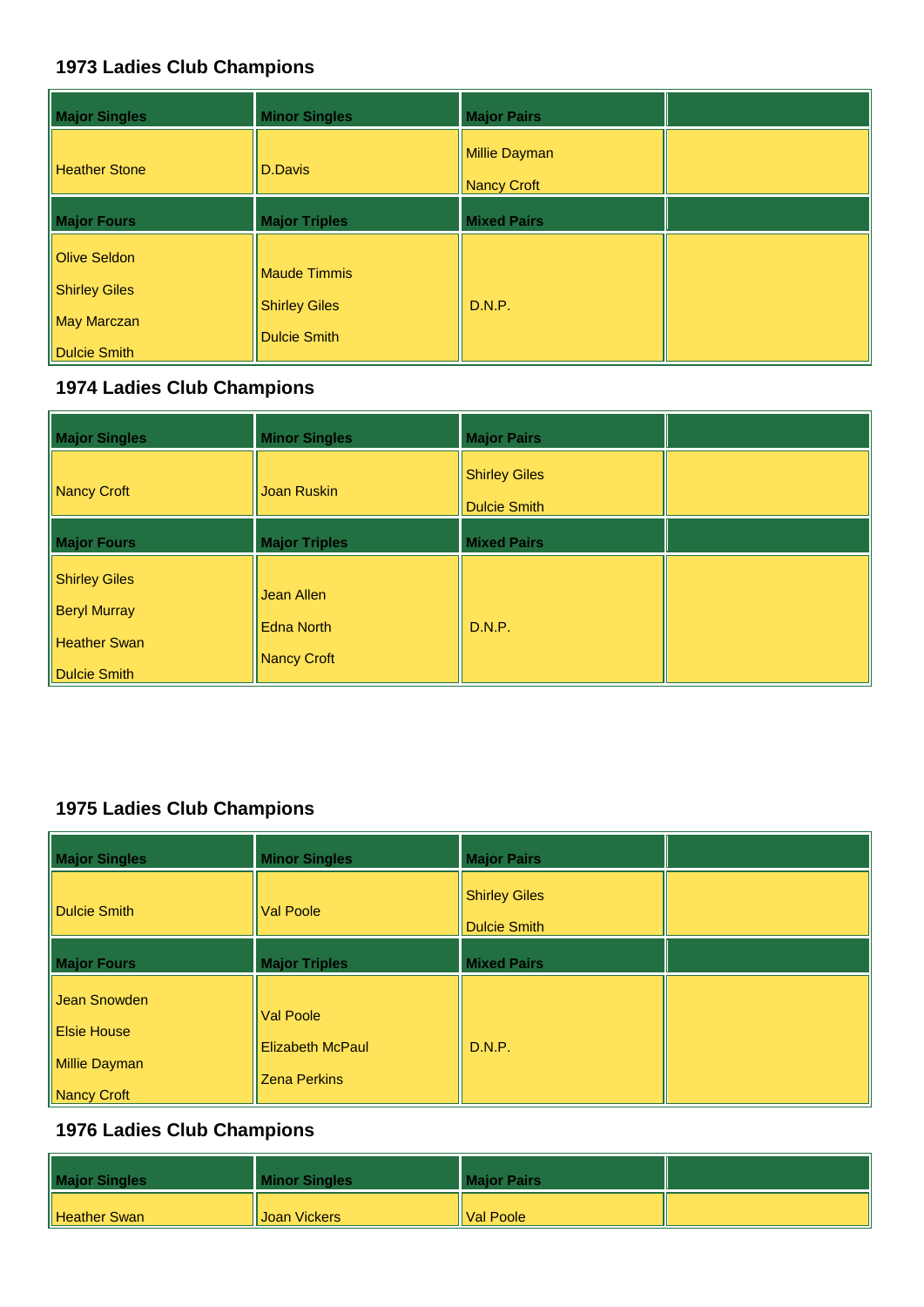|                                                                          |                                                             | <b>Zena Perkins</b>                  |  |
|--------------------------------------------------------------------------|-------------------------------------------------------------|--------------------------------------|--|
| <b>Major Fours</b>                                                       | <b>Major Triples</b>                                        | <b>Mixed Pairs</b>                   |  |
| Margaret[Janet]Gilday<br>Una Burgess<br><b>Edna North</b><br>May Marczan | Maude Timmis<br><b>Shirley Giles</b><br><b>Heather Swan</b> | Dulcie Smith<br><b>Stan Marsland</b> |  |

| <b>Major Singles</b>                                    | <b>Minor Singles</b>                                  | <b>Major Pairs</b>                         |  |
|---------------------------------------------------------|-------------------------------------------------------|--------------------------------------------|--|
| Nancy Croft                                             | Lorna Parkinson                                       | Millie Dayman<br>NancyCroft                |  |
| <b>Major Fours</b>                                      | <b>Major Triples</b>                                  | <b>Mixed Pairs</b>                         |  |
| Madge Hayes<br>Il Jean Allen<br><b>Elizabeth McPaul</b> | <b>Jean Allen</b><br><b>Edna North</b><br>Nancy Croft | <b>Zena Perkins</b><br><b>Harold Halls</b> |  |
| Lil Swan                                                |                                                       |                                            |  |

## **1978 Ladies Club Champions**

| <b>Major Singles</b>                                                                     | <b>Minor Singles</b>                                              | <b>Major Pairs</b>                          |  |
|------------------------------------------------------------------------------------------|-------------------------------------------------------------------|---------------------------------------------|--|
| <b>Nancy Croft</b>                                                                       | Nancy McLaughlin                                                  | <b>Shirley Giles</b><br><b>Heather Swan</b> |  |
| <b>Major Fours</b>                                                                       | <b>Major Triples</b>                                              | <b>Mixed Pairs</b>                          |  |
| <b>Shirley Giles</b><br><b>Beryl Murray</b><br><b>May Marczan</b><br><b>Heather Swan</b> | <b>Shirley Giles</b><br><b>May Marczan</b><br><b>Heather Swan</b> | Nancy Croft<br><b>Andy Morris</b>           |  |

| <b>Major Singles</b> | <b>Minor Singles</b> | <b>Major Pairs</b>      |  |
|----------------------|----------------------|-------------------------|--|
| Nancy Croft          | Marie Blackburn      | Maude Hayes<br>Lil Swan |  |
| <b>Major Fours</b>   | <b>Major Triples</b> | <b>Mixed Pairs</b>      |  |
| Jean Snowden         | <b>Heather Stone</b> | <b>Flo Birkin</b>       |  |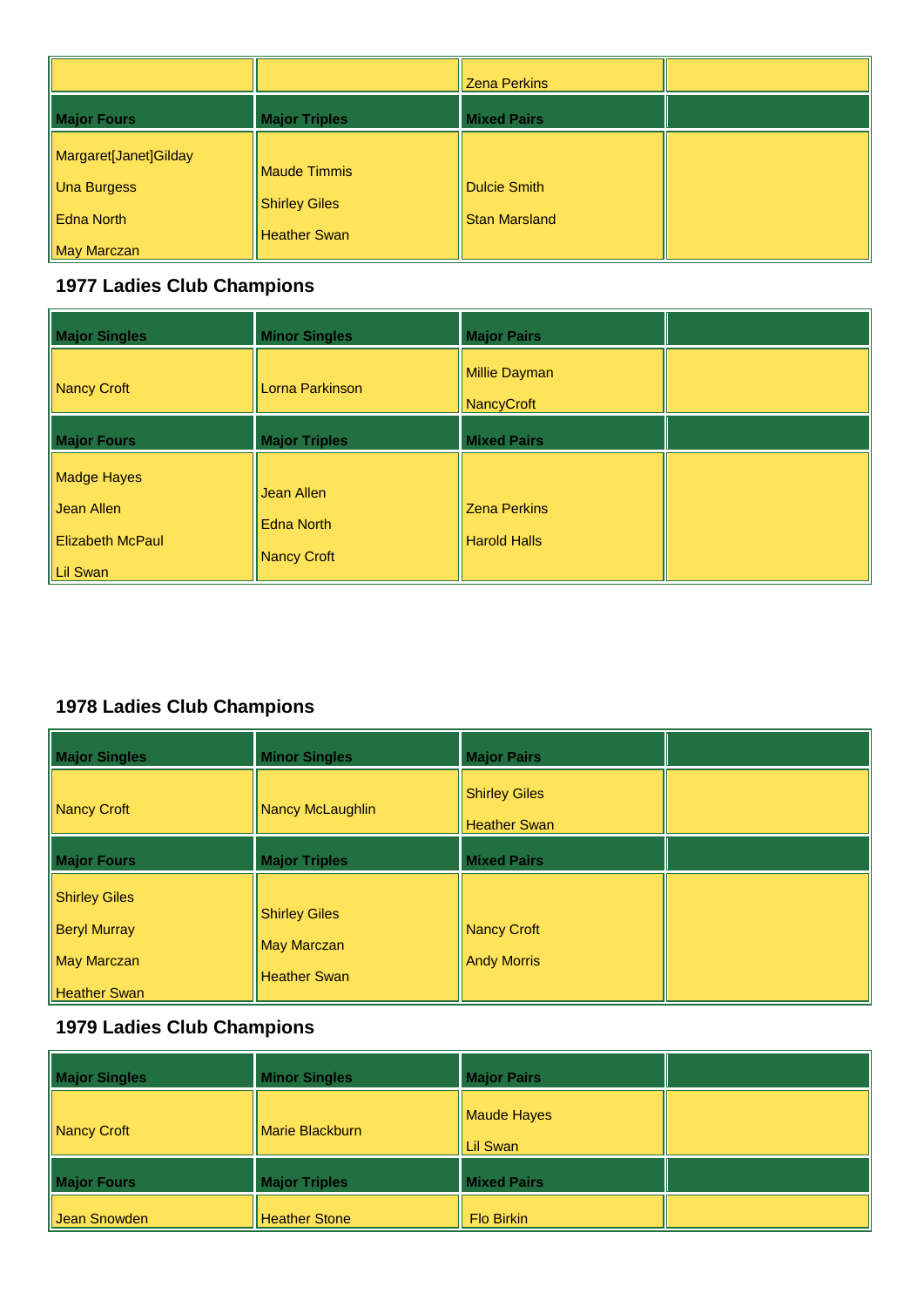| Mary Bain     | Uean Allen  | <b>Dave Birkin</b> |  |
|---------------|-------------|--------------------|--|
| Millie Dayman | Nancy Croft |                    |  |
| Nancy Croft   |             |                    |  |

| <b>Major Singles</b>                                                           | <b>Minor Singles</b>                                       | <b>Major Pairs</b>                   |  |
|--------------------------------------------------------------------------------|------------------------------------------------------------|--------------------------------------|--|
| Nancy Croft                                                                    | <b>Flo Birkin</b>                                          | <b>Shirley Giles</b><br>Heather Swan |  |
| <b>Major Fours</b>                                                             | <b>Major Triples</b>                                       | <b>Mixed Pairs</b>                   |  |
| <b>Barbara Barrett</b><br>Il Jean Allen<br><b>Elizabeth McPaul</b><br>Lil Swan | <b>Barbara Barrett</b><br>Jean Allen<br><b>Nancy Croft</b> | Nancy Croft<br>G.Goodwin             |  |

## **1981 Ladies Club Champions**

| <b>Major Singles</b>                                                   | <b>Minor Singles</b>                                           | <b>Major Pairs</b>                                       |  |
|------------------------------------------------------------------------|----------------------------------------------------------------|----------------------------------------------------------|--|
| Nancy Croft                                                            | <b>Margaret Paull</b>                                          | <b>Jean Allen</b><br><b>Zena Perkins</b>                 |  |
| <b>Major Fours</b>                                                     | <b>Major Triples</b>                                           | <b>Mixed Pairs</b>                                       |  |
| Jean Snowden<br><b>Mary Bain</b><br><b>Olive Seldon</b><br>Nancy Croft | Lorna Parkinson<br><b>Shirley Giles</b><br><b>Heather Swan</b> | <b>Elizabeth McPaul</b><br><b>William [Bill] Cheadle</b> |  |

| <b>Major Singles</b>                                                                  | <b>Minor Singles</b>                                           | <b>Major Pairs</b>                          |  |
|---------------------------------------------------------------------------------------|----------------------------------------------------------------|---------------------------------------------|--|
| Nancy Croft                                                                           | <b>Rose Eames</b>                                              | <b>Shirley Giles</b><br><b>Heather Swan</b> |  |
| <b>Major Fours</b>                                                                    | <b>Major Triples</b>                                           | <b>Mixed Pairs</b>                          |  |
| <b>Barbara Barrett</b><br><b>Mavis Kimbell</b><br><b>Beryl Murray</b><br>Olive Seldon | Lorna Parkinson<br><b>Shirley Giles</b><br><b>Heather Swan</b> | <b>Olive Seldon</b><br>Col Wood             |  |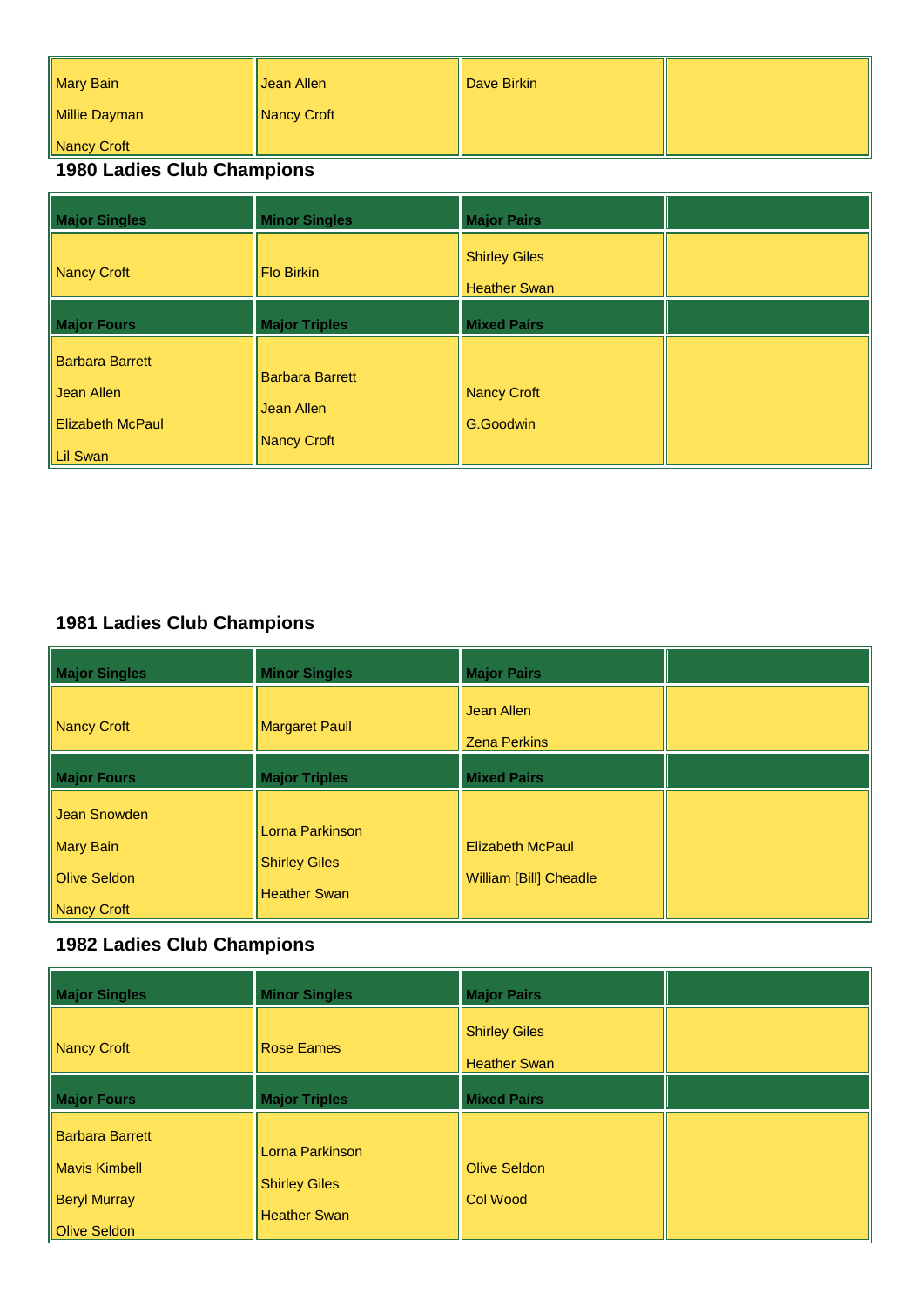| <b>Major Singles</b>                                                                 | <b>Minor Singles</b>                                              | <b>Major Pairs</b>                            |  |
|--------------------------------------------------------------------------------------|-------------------------------------------------------------------|-----------------------------------------------|--|
| Jean Allen                                                                           | <b>Stella Pease</b>                                               | <b>Barbara Barrett</b><br><b>Olive Seldon</b> |  |
| <b>Major Fours</b>                                                                   | <b>Major Triples</b>                                              | <b>Mixed Pairs</b>                            |  |
| Lorna Parkinson<br><b>Una Burgess</b><br><b>Shirley Giles</b><br><b>Heather Swan</b> | <b>Una Burgess</b><br><b>Shirley Giles</b><br><b>Heather Swan</b> | No Record                                     |  |

## **1984 Ladies Club Champions**

| <b>Major Singles</b>                                                       | <b>Minor Singles</b>                                           | <b>Major Pairs</b>                       |  |
|----------------------------------------------------------------------------|----------------------------------------------------------------|------------------------------------------|--|
| Uean Allen                                                                 | R.Rusken                                                       | Heather Swan<br><b>Shirley Giles</b>     |  |
| <b>Major Fours</b>                                                         | <b>Major Triples</b>                                           | <b>Mixed Pairs</b>                       |  |
| <b>Grace Hazelton</b><br>May Abbott<br><b>Bessie Smithies</b><br>Mary Bain | Lorna Parkinson<br><b>Heather Swan</b><br><b>Shirley Giles</b> | <b>Heather Swan</b><br>Robert [Bob]Jones |  |

#### **1985 Ladies Club Champions**

| <b>Major Singles</b>                      | <b>Minor Singles</b>              | <b>Major Pairs</b>            |  |
|-------------------------------------------|-----------------------------------|-------------------------------|--|
| <b>Nancy Croft</b>                        | Dawn Wood                         | Lorna Parkinson<br>Jean Allen |  |
| <b>Major Fours</b>                        | <b>Major Triples</b>              | <b>Mixed Pairs</b>            |  |
| <b>Gloria Love</b><br><b>Stella Pease</b> | Dawn Wood<br><b>Molly Husband</b> | Nancy Croft                   |  |
| Jean Allen<br>Marie Blackburn             | <b>Patsy Cameron</b>              | William[Bill]Creelman Senior. |  |

| <b>Major Singles</b> | <b>Minor Singles</b> | <b>Major Pairs</b> |  |
|----------------------|----------------------|--------------------|--|
| Nancy Croft          | D.N.P.               | Marie Blackburn    |  |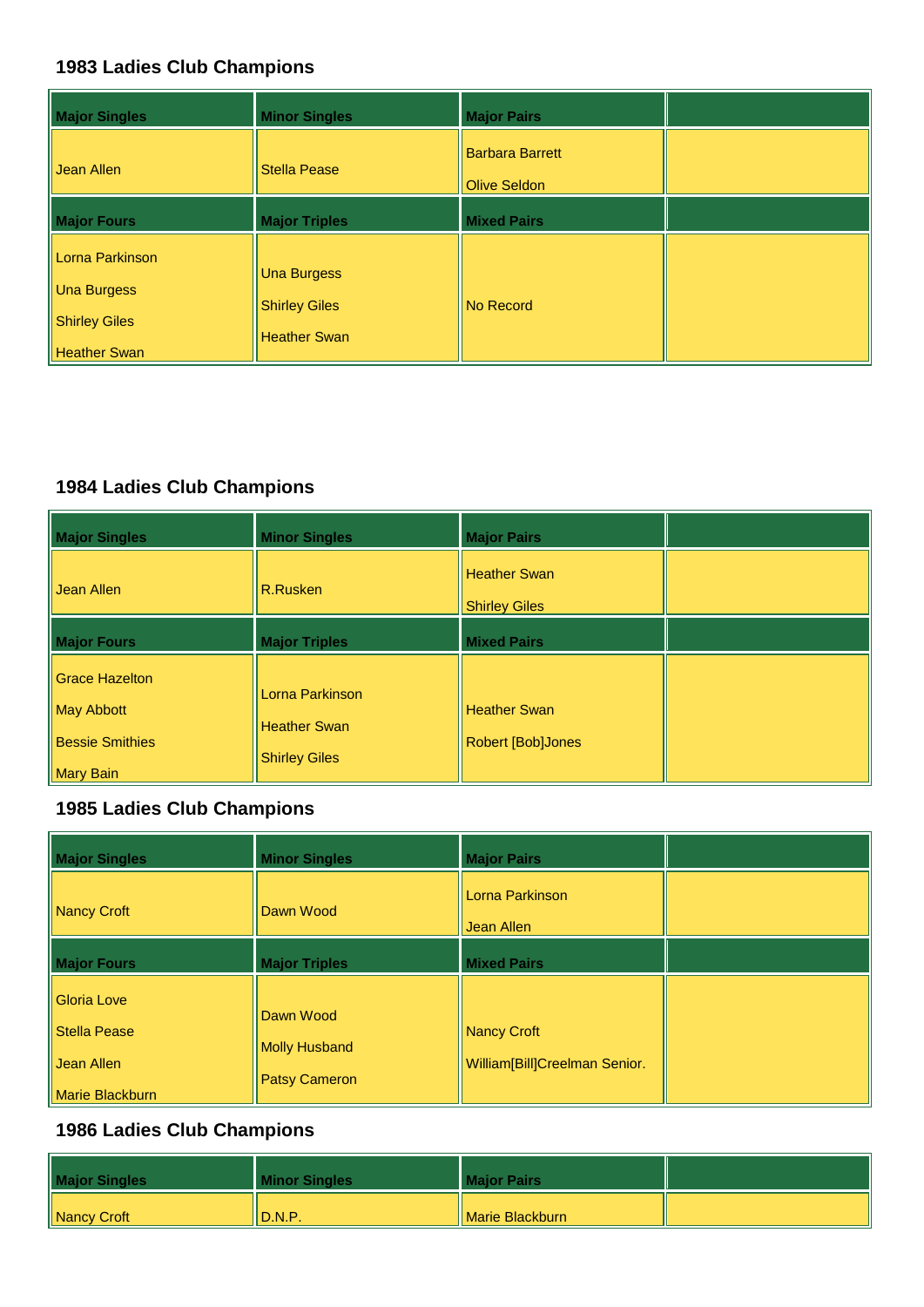|                                                                      |                                                | Nancy Croft                                  |  |
|----------------------------------------------------------------------|------------------------------------------------|----------------------------------------------|--|
| <b>Major Fours</b>                                                   | <b>Major Triples</b>                           | <b>Mixed Pairs</b>                           |  |
| Lorna Parkinson<br>Jean Allen<br>Nancy Croft<br><b>Audrey Abrams</b> | Jean Snowden<br>Marie Blackburn<br>Nancy Croft | <b>Marie Blackman</b><br>John [Geordie]Berry |  |

| <b>Major Singles</b>                                                         | <b>Minor Singles</b>                              | <b>Major Pairs</b>                           |  |
|------------------------------------------------------------------------------|---------------------------------------------------|----------------------------------------------|--|
| Nancy Croft                                                                  | <b>Julie Feltham</b>                              | <b>Audrey Abrams</b><br><b>Shirley Giles</b> |  |
| <b>Major Fours</b>                                                           | <b>Major Triples</b>                              | <b>Mixed Pairs</b>                           |  |
| Ina Boardman<br><b>Barbara Barrett</b><br><b>Olive Seldon</b><br>Nancy Croft | Lorna Parkinson<br><b>Mary Bain</b><br>Jean Allen | <b>Rose Eames</b><br><b>John Hawke</b>       |  |

## **1988 Ladies Club Champions**

| <b>Major Singles</b>                                                       | <b>Minor Singles</b>                           | <b>Major Pairs</b>                           |  |
|----------------------------------------------------------------------------|------------------------------------------------|----------------------------------------------|--|
| Nancy Croft                                                                | <b>Bonny Neil</b>                              | <b>Audrey Abrams</b><br><b>Shirley Giles</b> |  |
| <b>Major Fours</b>                                                         | <b>Major Triples</b>                           | <b>Mixed Pairs</b>                           |  |
| <b>Barbara lles</b><br>Molly Husband<br>Flo Birkin<br><b>Patsy Cameron</b> | Jean Snowden<br>Nancy Croft<br>Marie Blackburn | Julie Feltham<br><b>Ian Bailey</b>           |  |

| <b>Major Singles</b> | <b>Minor Singles</b>   | <b>Major Pairs</b>          |  |
|----------------------|------------------------|-----------------------------|--|
| Nancy Croft          | <b>Margaret Taylor</b> | Il Val Brown<br>Nancy Croft |  |
| <b>Major Fours</b>   | <b>Major Triples</b>   | <b>Mixed Pairs</b>          |  |
| Mavis Kimbell        | Jan Hawke              | Nancy Croft                 |  |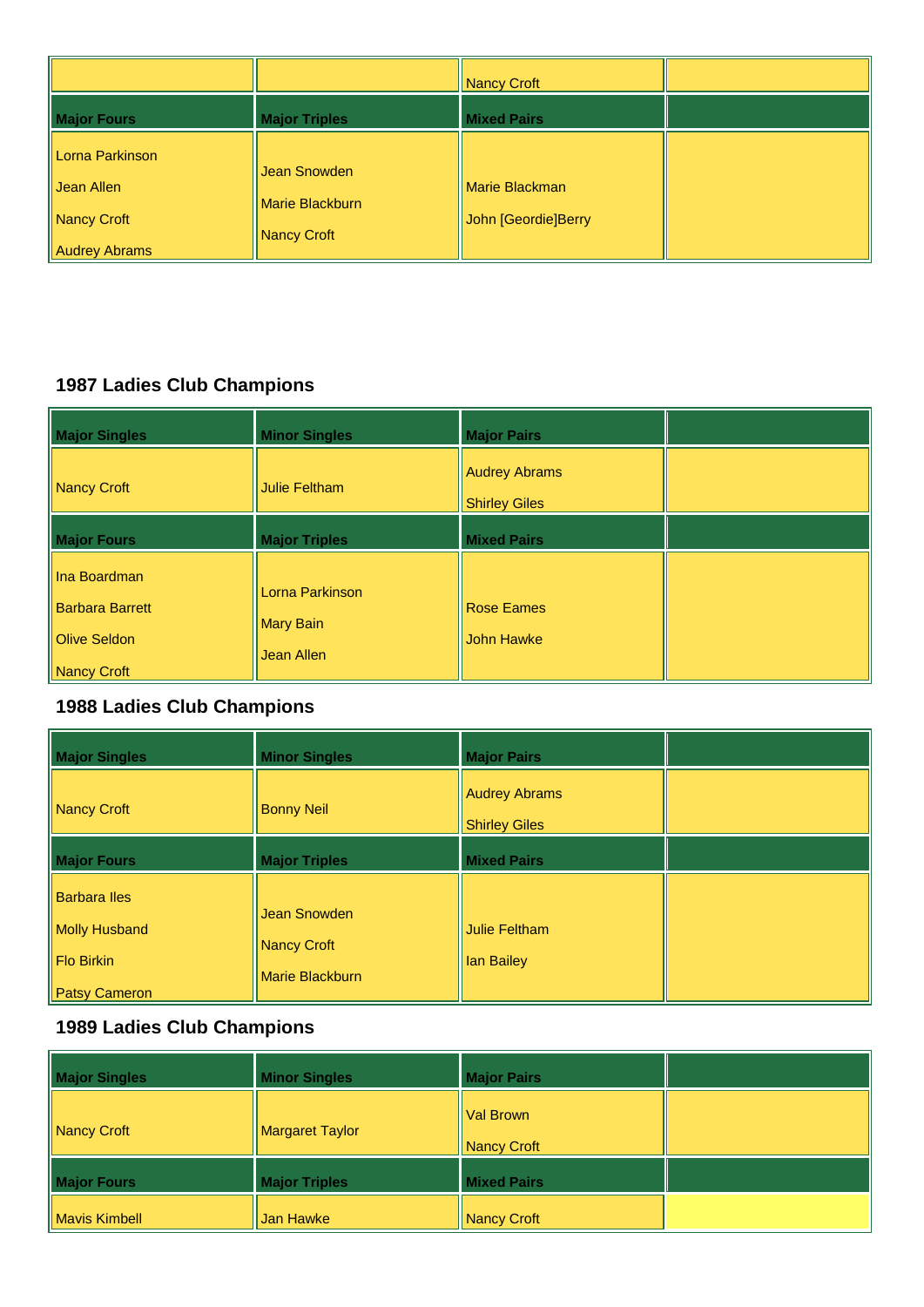| Stella Pease        | <b>Beryl Murray</b> | Ashley Birkin |  |
|---------------------|---------------------|---------------|--|
| <b>Beryl Murray</b> | ∥Jean Sheen         |               |  |
| Shirley Giles       |                     |               |  |

| <b>Major Singles</b>                                                                    | <b>Minor Singles</b>                                    | <b>Major Pairs</b>                         |  |
|-----------------------------------------------------------------------------------------|---------------------------------------------------------|--------------------------------------------|--|
| Julie Feltham                                                                           | Linda Headington                                        | Louise Leonard<br><b>Faye Markwell</b>     |  |
| <b>Major Fours</b>                                                                      | <b>Major Triples</b>                                    | <b>Mixed Pairs</b>                         |  |
| <b>Mary Preston</b><br><b>Rita Ainsley</b><br><b>Flo Birkin</b><br><b>Patsy Cameron</b> | M.Marshall<br><b>Flo Birkin</b><br><b>Patsy Cameron</b> | <b>Patsy Cameron</b><br><b>Zoran Bosev</b> |  |

# **2001 Ladies Club Champions**

| <b>Major Singles</b>                                                                     | <b>Minor Singles</b>                                                    | <b>Major Pairs</b>                             |  |
|------------------------------------------------------------------------------------------|-------------------------------------------------------------------------|------------------------------------------------|--|
| <b>Faye Markwell</b>                                                                     | <b>Helen Quirk</b>                                                      | <b>Flo Birkin</b><br><b>Patsy Cameron</b>      |  |
| <b>Major Fours</b>                                                                       | <b>Major Triples</b>                                                    | <b>Mixed Pairs</b>                             |  |
| <b>Helen Rusten</b><br><b>Val Brown</b><br><b>Olive Thompson</b><br><b>Faye Markwell</b> | <b>Geraldene Kelly</b><br><b>Louise Leonard</b><br><b>Faye Markwell</b> | <b>Thelma Connaughton</b><br><b>Peter Kirk</b> |  |

| <b>Major Singles</b>                                                | <b>Minor Singles</b>                                                  | <b>Major Pairs</b>                             |  |
|---------------------------------------------------------------------|-----------------------------------------------------------------------|------------------------------------------------|--|
| <b>Faye Markwell</b>                                                | <b>Pat Fletcher</b>                                                   | <b>Geraldene Kelly</b><br><b>Faye Markwell</b> |  |
| <b>Major Fours</b>                                                  | <b>Major Triples</b>                                                  | <b>Mixed Pairs</b>                             |  |
| <b>Geraldene Kelly</b><br><b>Val Brown</b><br><b>Louise Leonard</b> | <b>Margaret Marshall</b><br><b>Flo Birkin</b><br><b>Patsy Cameron</b> | Julie Feltham<br><b>Phil Reynolds</b>          |  |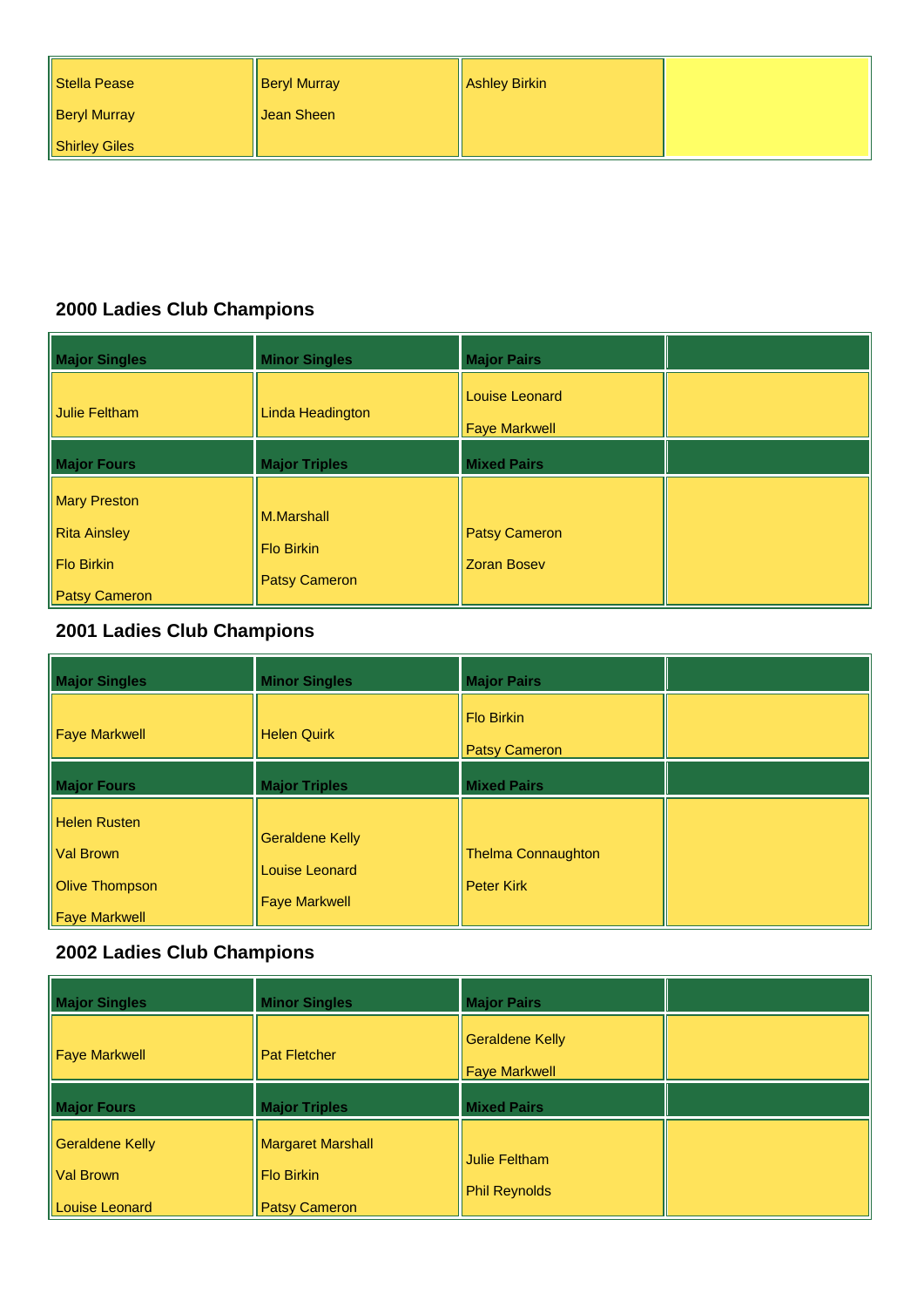| <b>Fave Markwell</b><br>. . |  |  |
|-----------------------------|--|--|
|                             |  |  |

| <b>Major Singles</b>                                                                | <b>Minor Singles</b>                                                | <b>Major Pairs</b>                         |  |
|-------------------------------------------------------------------------------------|---------------------------------------------------------------------|--------------------------------------------|--|
| Louise Leonard                                                                      | <b>Sheila Roberts</b>                                               | <b>Sue Cooper</b><br><b>Nola Gallagher</b> |  |
| <b>Major Fours</b>                                                                  | <b>Major Triples</b>                                                | <b>Mixed Pairs</b>                         |  |
| <b>Olive Thompson</b><br><b>Geraldene Kelly</b><br>Louise Leonard<br>Leonie Haldane | <b>Helen Rusten</b><br><b>Julie Feltham</b><br><b>Faye Markwell</b> | <b>Rita Ainsley</b><br><b>Zoran Bosev</b>  |  |

# **2004 Ladies Club Champions**

| <b>Major Singles</b>                                                                     | <b>Minor Singles</b>                                                | <b>Major Pairs</b>                   |  |
|------------------------------------------------------------------------------------------|---------------------------------------------------------------------|--------------------------------------|--|
| <b>Olive Thompson</b>                                                                    | <b>Heather Downie</b>                                               | <b>Helen Rusten</b><br>Julie Feltham |  |
| <b>Major Fours</b>                                                                       | <b>Major Triples</b>                                                | <b>Mixed Pairs</b>                   |  |
| <b>Helen Rusten</b><br><b>Margaret Marshall</b><br>Julie Feltham<br><b>Faye Markwell</b> | <b>Helen Rusten</b><br><b>Julie Feltham</b><br><b>Faye Markwell</b> | Robyn Buhagiar<br>Ian Bailey         |  |

| <b>Major Singles</b>                                                                             | <b>Minor Singles</b>                                             | <b>Major Pairs</b>                                  |  |
|--------------------------------------------------------------------------------------------------|------------------------------------------------------------------|-----------------------------------------------------|--|
| Julie Feltham                                                                                    | <b>Margaret Haviland</b>                                         | <b>Flo Birkin</b><br><b>Patsy Cameron</b>           |  |
| <b>Major Fours</b>                                                                               | <b>Major Triples</b>                                             | <b>Mixed Pairs</b>                                  |  |
| <b>Carmen Tasker</b><br><b>Pat Marshall</b><br><b>Sheila Roberts</b><br><b>Margaret Marshall</b> | <b>Mary Preston</b><br><b>Flo Birkin</b><br><b>Patsy Cameron</b> | <b>Christine Docherty</b><br><b>Hamish Docherty</b> |  |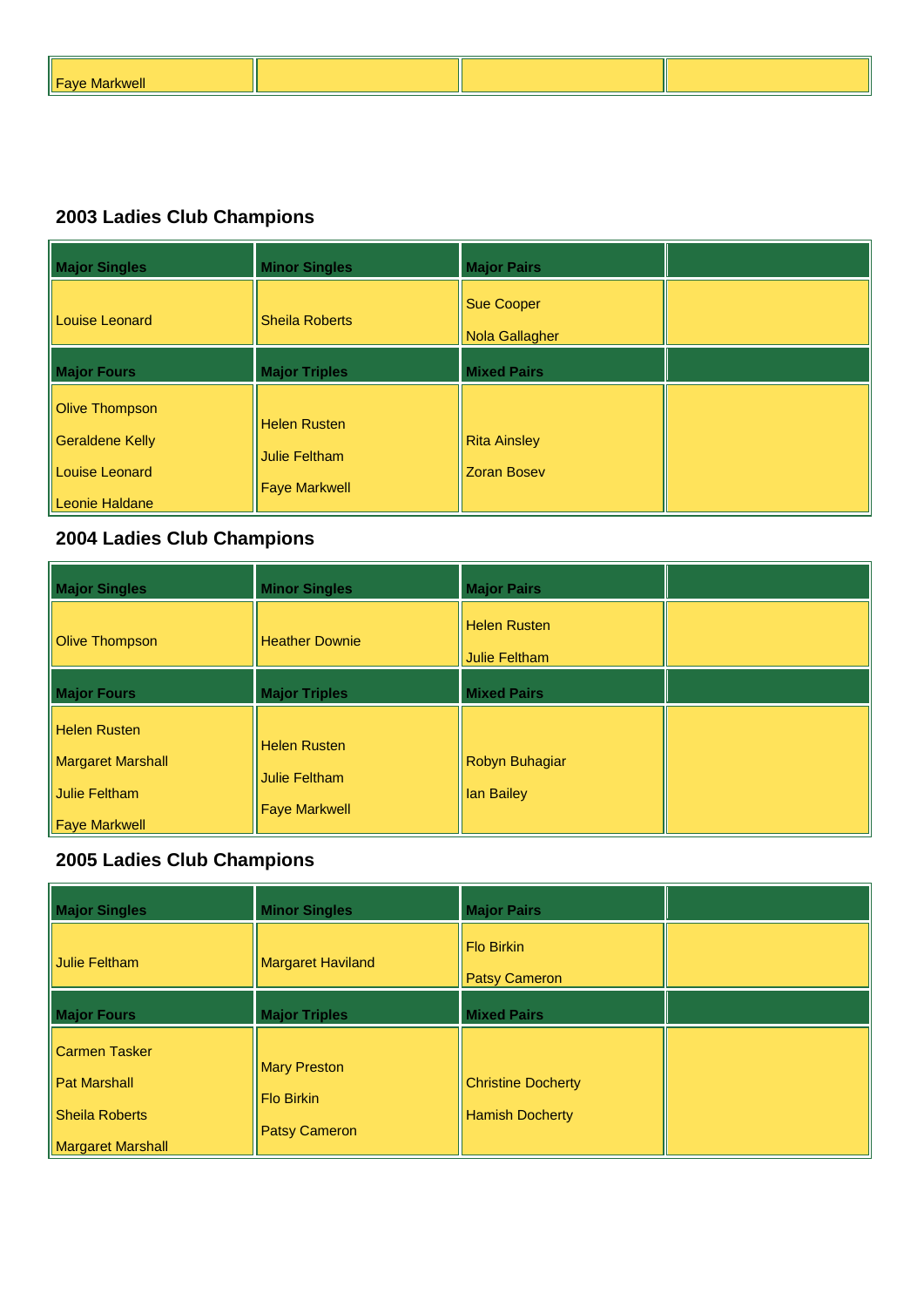| <b>Major Singles</b>                                                 | <b>Minor Singles</b>                                             | <b>Major Pairs</b>                             |  |
|----------------------------------------------------------------------|------------------------------------------------------------------|------------------------------------------------|--|
| <b>Marge McGartland</b>                                              | <b>Carole Green</b>                                              | <b>Helen Rusten</b><br>Julie Feltham           |  |
| <b>Major Fours</b>                                                   | <b>Major Triples</b>                                             | <b>Mixed Pairs</b>                             |  |
| Linda Headington<br><b>Thelma Connaughton</b><br><b>Helen Rusten</b> | <b>Maurene Main</b><br>Darlene Woods<br><b>Margaret Haviland</b> | <b>Thelma Connaughton</b><br><b>Peter Kirk</b> |  |
| Julie Feltham                                                        |                                                                  |                                                |  |

## **2007 Ladies Club Champions**

| <b>Major Singles</b>                                                  | <b>Minor Singles</b>                                                    | <b>Major Pairs</b>                          |  |
|-----------------------------------------------------------------------|-------------------------------------------------------------------------|---------------------------------------------|--|
| <b>Faye Markwell</b>                                                  | <b>Michelle Wright</b>                                                  | Hilda Clift<br><b>Judy Banbury</b>          |  |
| <b>Major Fours</b>                                                    | <b>Major Triples</b>                                                    | <b>Mixed Pairs</b>                          |  |
| <b>Carole Green</b><br><b>Linda Headington</b><br><b>Helen Rusten</b> | <b>Irene Allan</b><br><b>Margaret Taylor</b><br><b>Francis Cardwell</b> | <b>Maurene Gilbert</b><br><b>Peter Kirk</b> |  |
| Julie Feltham                                                         |                                                                         |                                             |  |

## **2008 Ladies Club Champions**

| <b>Major Singles</b>                                                    | <b>Minor Singles</b>                                              | <b>Major Pairs</b>                   |  |
|-------------------------------------------------------------------------|-------------------------------------------------------------------|--------------------------------------|--|
| Judy Banbury                                                            | <b>Gail West</b>                                                  | <b>Helen Rusten</b><br>Julie Feltham |  |
| <b>Major Fours</b>                                                      | <b>Major Triples</b>                                              | <b>Mixed Pairs</b>                   |  |
| <b>Lynne Phillis</b><br>Jan White<br>Sheila Roberts<br>Marge McGartland | <b>Sheila Roberts</b><br>Darlene Woods<br><b>Marge McGartland</b> | <b>Julie Feltham</b><br>George Brown |  |

| <b>Major Singles</b> |  |  |
|----------------------|--|--|
|                      |  |  |
|                      |  |  |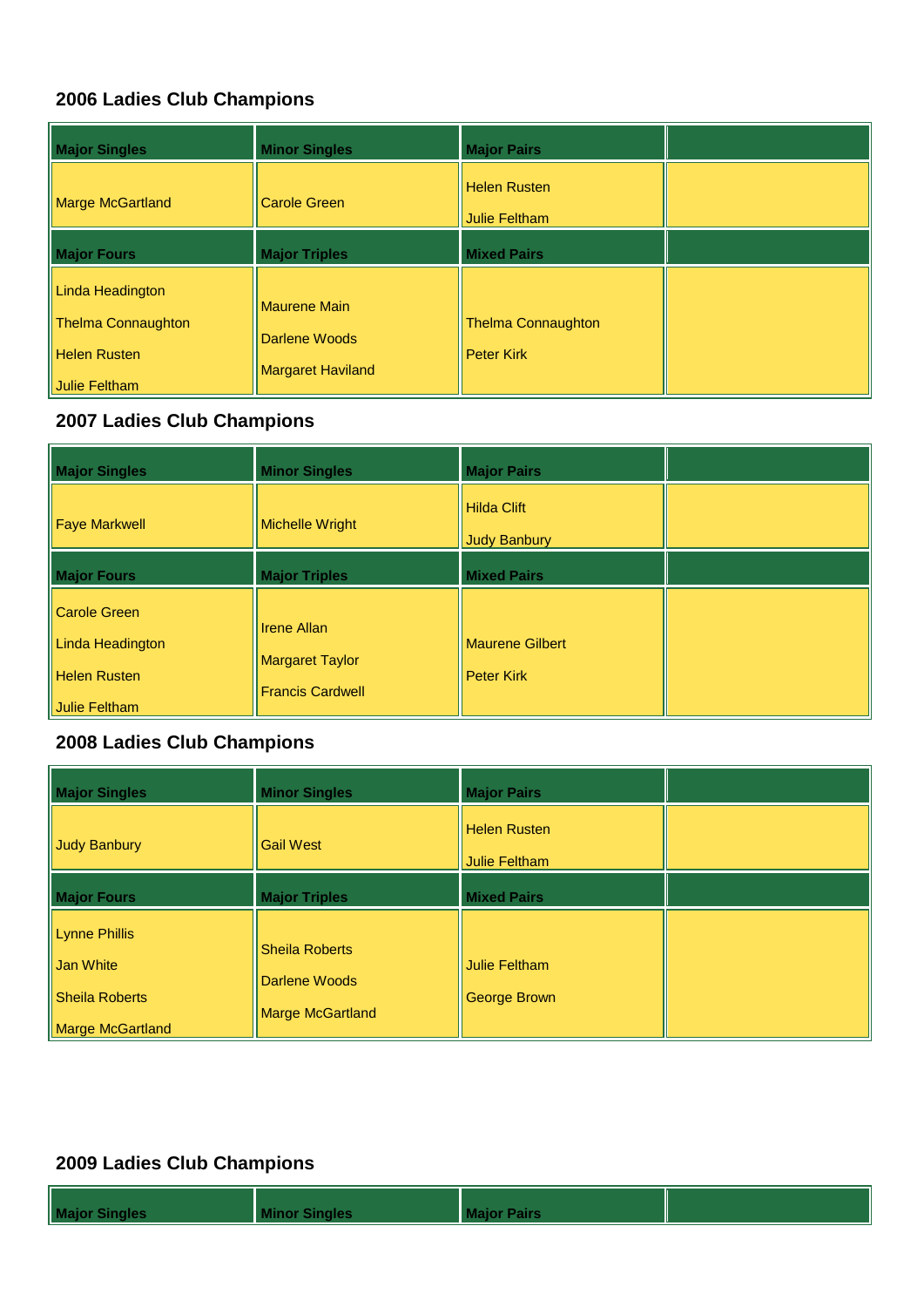| Julie Feltham                                                           | Dianne Lienert                                                  | <b>Sheila Roberts</b><br><b>Marge McGartland</b> |  |
|-------------------------------------------------------------------------|-----------------------------------------------------------------|--------------------------------------------------|--|
| <b>Major Fours</b>                                                      | <b>Major Triples</b>                                            | <b>Mixed Pairs</b>                               |  |
| Sheila Roberts<br>Linda Headington<br>Darlene Woods<br>Marge McGartland | Linda Headington<br><b>Helen Rusten</b><br><b>Julie Feltham</b> | Darlene Woods<br><b>Troy Somerville</b>          |  |

| <b>Major Singles</b>                                                                                   | <b>Minor Singles</b>                                              | <b>Major Pairs</b>                        |  |
|--------------------------------------------------------------------------------------------------------|-------------------------------------------------------------------|-------------------------------------------|--|
| <b>Sheila Roberts</b>                                                                                  | <b>Sally Golding</b>                                              | Il Irene Allan<br><b>Rita Ainsley</b>     |  |
| <b>Major Fours</b>                                                                                     | <b>Major Triples</b>                                              | <b>Mixed Pairs</b>                        |  |
| <b>Sheila Roberts</b><br><b>Dianne Leinert</b><br><b>Christine Docherty</b><br><b>Marge McGartland</b> | Maureen Main<br><b>Christine Docherty</b><br><b>Faye Markwell</b> | <b>Rita Ainsley</b><br><b>Zoran Bosev</b> |  |

# **2011 Ladies Club Champions**

| <b>Major Singles</b>                                                         | <b>Minor Singles</b>                                            | <b>Major Pairs</b>                               |  |
|------------------------------------------------------------------------------|-----------------------------------------------------------------|--------------------------------------------------|--|
| Linda Headington                                                             | <b>Liz Overy</b>                                                | <b>Sheila Roberts</b><br><b>Marge McGartland</b> |  |
| <b>Major Fours</b>                                                           | <b>Major Triples</b>                                            | <b>Mixed Pairs</b>                               |  |
| <b>Sheila Roberts</b><br>Dianne Leinert<br>Darlene Woods<br>Marge McGartland | Linda Headington<br><b>Helen Rusten</b><br><b>Julie Feltham</b> | <b>Linda Headington</b><br><b>Roy Logan</b>      |  |

| <b>Major Singles</b> | <b>Minor Singles</b> | <b>Major Pairs</b>                           |  |
|----------------------|----------------------|----------------------------------------------|--|
| Sally Golding        | <b>Sue Cox</b>       | <b>Sally Golding</b><br><b>Agnes Chalker</b> |  |
| <b>Major Fours</b>   | <b>Major Triples</b> | <b>Mixed Pairs</b>                           |  |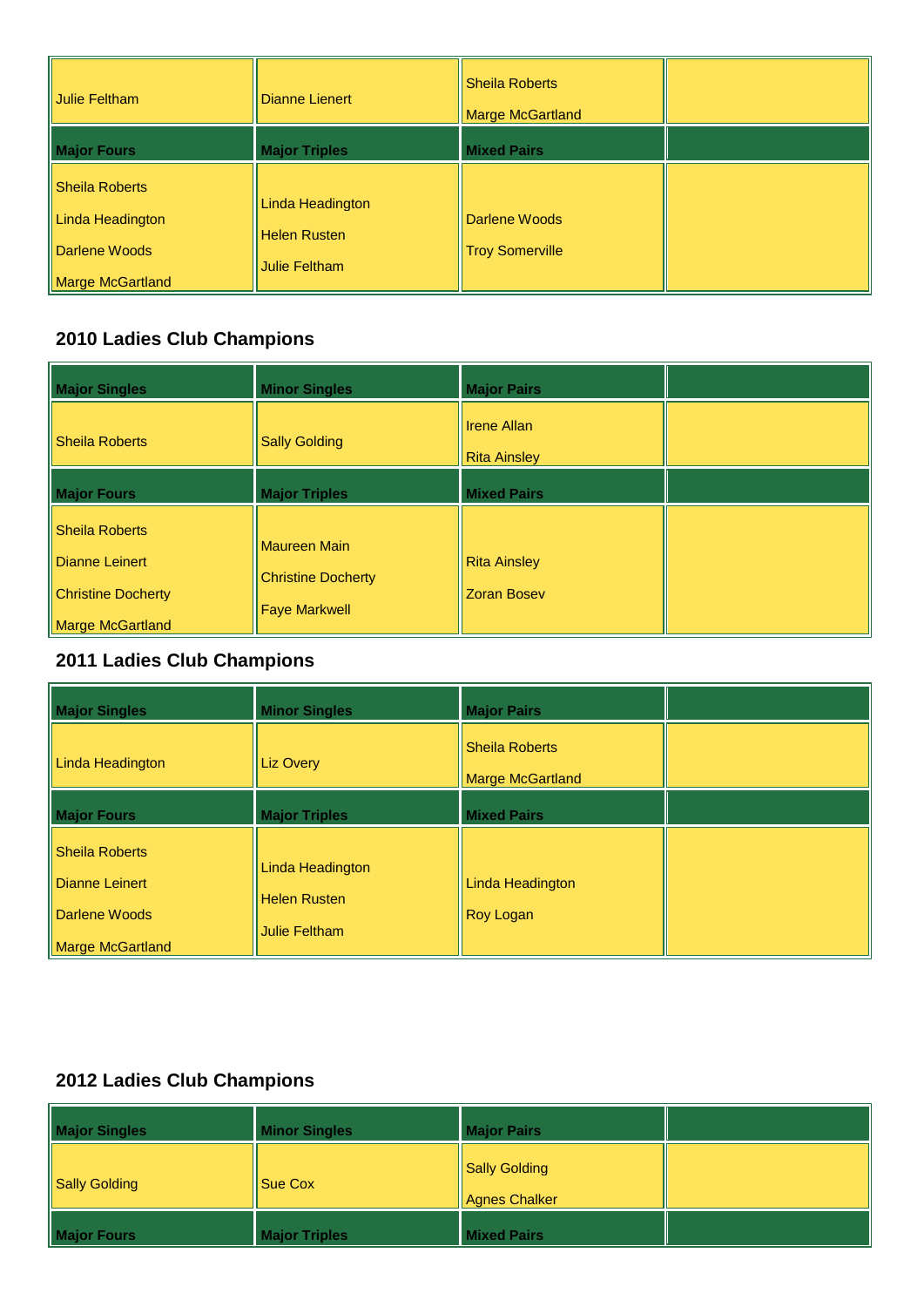| <b>Major Singles</b> | <b>Minor Singles</b>              | <b>Major Pairs</b>                          |  |
|----------------------|-----------------------------------|---------------------------------------------|--|
| <b>Julie Feltham</b> | Noelene Bullen                    | <b>Helen Rusten</b><br><b>Julie Feltham</b> |  |
| <b>Major Fours</b>   | <b>Major Triples</b>              | <b>Mixed Pairs</b>                          |  |
| <b>Sally Golding</b> | <b>Sally Golding</b>              |                                             |  |
| <b>Irene Allan</b>   | Sub.in final - Phyllis McPhillips | <b>Sally Golding</b>                        |  |
| <b>Rita Ainsley</b>  | for Agnes Chalker [Skip.]         | <b>Ray Krauss</b>                           |  |
| <b>Agnes Chalker</b> | <b>Rita Ainsley</b>               |                                             |  |

## **2014 Ladies Club Champions**

| <b>Major Singles</b>                                                                  | <b>Minor Singles</b>                                             | <b>Major Pairs</b>                           |  |
|---------------------------------------------------------------------------------------|------------------------------------------------------------------|----------------------------------------------|--|
| <b>Sally Golding</b>                                                                  | <b>Wendy Carlile</b>                                             | <b>Helen Rusten</b><br><b>Julie Feltham</b>  |  |
| <b>Major Fours</b>                                                                    | <b>Major Triples</b>                                             | <b>Mixed Pairs</b>                           |  |
| <b>Helen Quirk</b><br>Maureen Main<br><b>Christine Docherty</b><br><b>Hilda Clift</b> | <b>Sally Golding</b><br>Jenette Campbell<br><b>Agnes Chalker</b> | <b>Julie Feltham</b><br><b>Phil Reynolds</b> |  |

| <b>Major Singles</b>                                                    | <b>Minor Singles</b>                                            | <b>Major Pairs</b>                        |  |
|-------------------------------------------------------------------------|-----------------------------------------------------------------|-------------------------------------------|--|
| <b>Sheila Roberts</b>                                                   | <b>Janet Villy</b>                                              | Jenette Campbell<br><b>Dianne Leinert</b> |  |
| <b>Major Fours</b>                                                      | <b>Major Triples</b>                                            | <b>Mixed Pairs</b>                        |  |
| <b>Mary Preston</b><br><b>Phyllis McPhillips</b><br><b>Helen Rusten</b> | Jenny Fitzgerald<br><b>Rita Ainsley</b><br><b>Agnes Chalker</b> | <b>Sue Bedford</b><br><b>Aaron Spears</b> |  |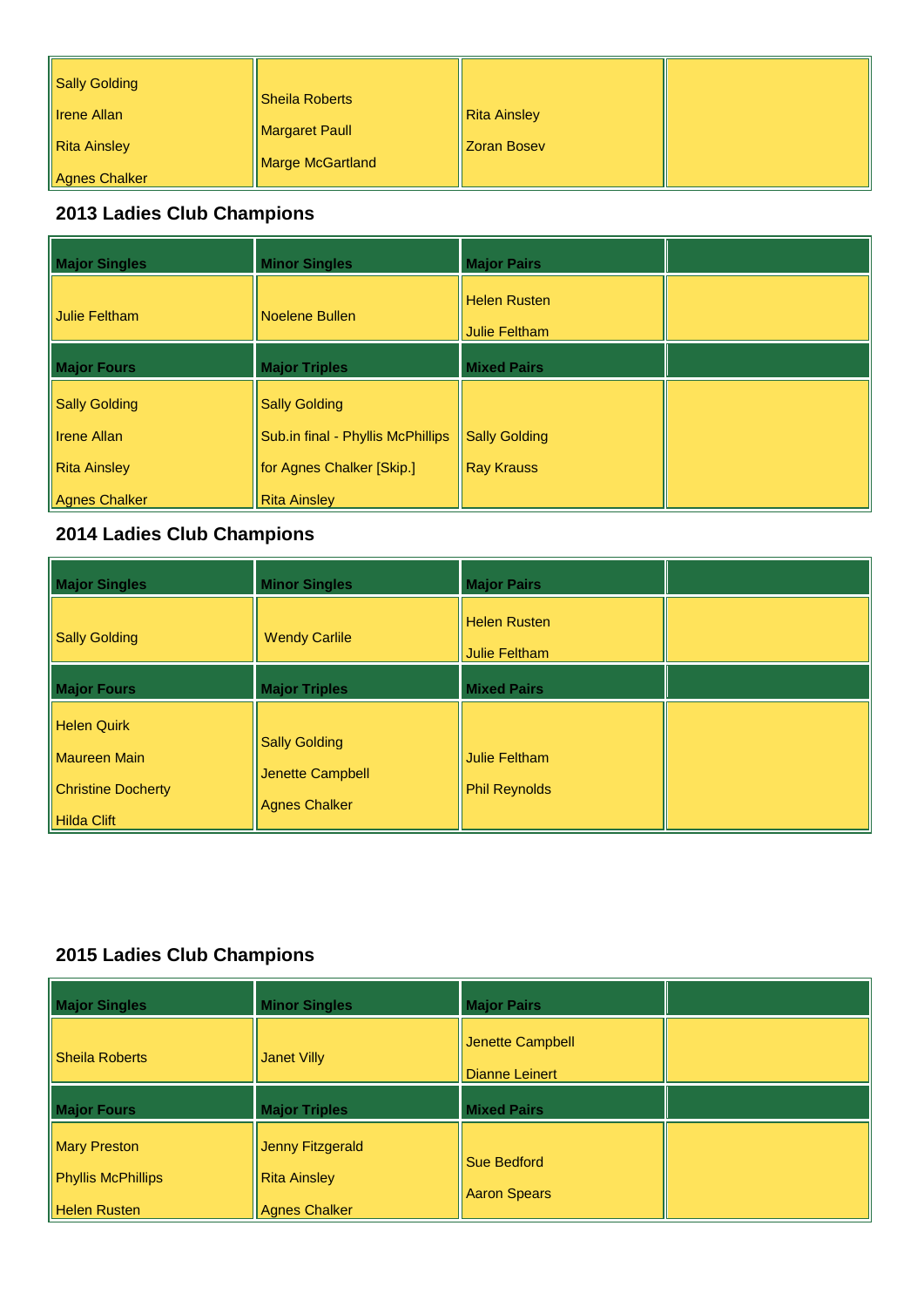| Julie |  |  |
|-------|--|--|
|       |  |  |

| <b>Major Singles</b>                                                           | <b>Minor Singles</b>                                            | <b>Major Pairs</b>                         |  |
|--------------------------------------------------------------------------------|-----------------------------------------------------------------|--------------------------------------------|--|
| <b>Sally Golding</b>                                                           | Lyn Thelan                                                      | Dianne Leinert<br><b>Jenette Campbell</b>  |  |
| <b>Major Fours</b>                                                             | <b>Major Triples</b>                                            | <b>Mixed Pairs</b>                         |  |
| <b>Amy Grant</b><br><b>Kath Gordon</b><br><b>Heather Downie</b><br>Janet Villy | Linda Headington<br><b>Helen Ruston</b><br><b>Julie Feltham</b> | <b>Lynne Thelan</b><br><b>Brett Pieper</b> |  |

# **2017 Ladies Club Champions**

| <b>Major Singles</b>                                                                                     | <b>Minor Singles</b>                                              | <b>Major Pairs</b>                         |  |
|----------------------------------------------------------------------------------------------------------|-------------------------------------------------------------------|--------------------------------------------|--|
| <b>Margaret Haviland</b>                                                                                 | <b>Christine Ellem</b>                                            | <b>Sally Golding</b><br>Agnes Chalker      |  |
| <b>Major Fours</b>                                                                                       | <b>Major Triples</b>                                              | <b>Mixed Pairs</b>                         |  |
| Linda Meiser<br>Christine Docherty(sub for<br><b>Mary Preston</b> )<br>Linda Headington<br>Julie Feltham | <b>Sally Golding</b><br><b>Sheila Roberts</b><br>Jenette Campbell | <b>Sally Golding</b><br><b>Rick Malley</b> |  |

| <b>Major Singles</b>              | <b>Minor Singles</b>    | <b>Major Pairs</b>                         |  |
|-----------------------------------|-------------------------|--------------------------------------------|--|
| Sally Golding.                    | <b>Nicki Manousakis</b> | Sally Golding.<br>Agnes Chalker.           |  |
| <b>Major Fours</b>                | <b>Major Triples</b>    | <b>Mixed Pairs</b>                         |  |
| <b>Sally Golding.</b>             |                         |                                            |  |
| Rita Ainsley. (Sub in final Chris | Sally Golding.          |                                            |  |
| Ellem.)                           | <b>Sheila Roberts.</b>  | <b>Sally Golding</b><br><b>Rick Malley</b> |  |
| <b>Christine Docherty.</b>        | Jenette Campbell.       |                                            |  |
| Agnes Chalker.                    |                         |                                            |  |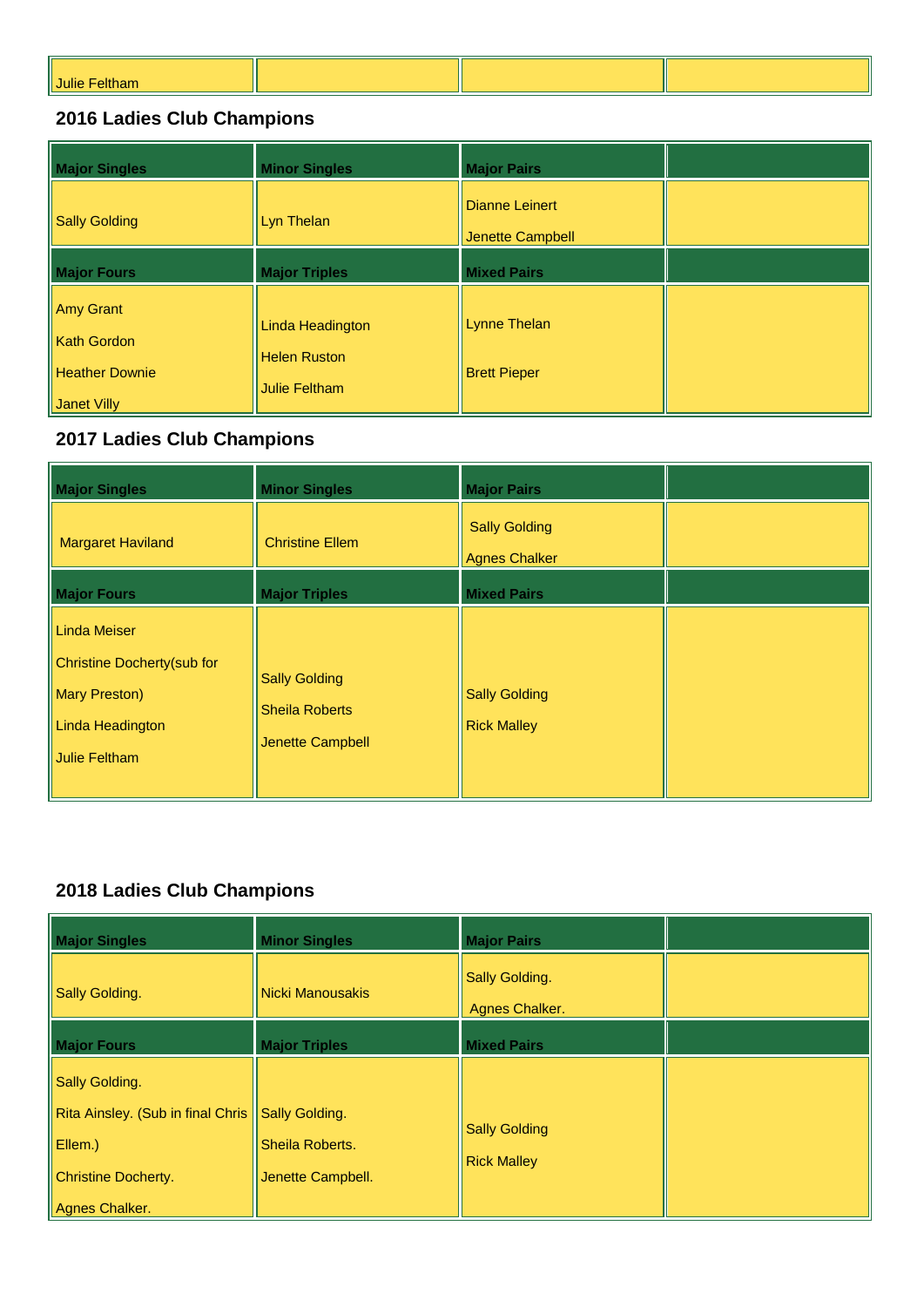| <b>Major Singles</b>                                                      | <b>Minor Singles</b>                                                                 | <b>Major Pairs</b>                           | <b>Junior Open Singles</b> |
|---------------------------------------------------------------------------|--------------------------------------------------------------------------------------|----------------------------------------------|----------------------------|
| Chris Ellem.                                                              | Dianne Morosin.                                                                      | <b>Irene Bonham</b><br>l Nicki Manousakis    | <b>Toby Peters</b>         |
| <b>Major Fours</b>                                                        | <b>Major Triples</b>                                                                 | <b>Mixed Pairs</b>                           | <b>Junior Open Pairs.</b>  |
| Debbie Kelly.<br>Iris Martin.<br>Helen Ridley.<br>Moira (Robbie) Webster. | Debra Kelly (sub for Marguerite<br>Kennedy)<br><b>Mary Turnbull</b><br>Sophia Paseka | <b>Sally Golding</b><br><b>Phil Reynolds</b> |                            |

# **2020 Ladies Club Champions**

| <b>Major Singles</b>                                                | <b>Minor Singles</b>                          | <b>Major Pairs</b>                    | <b>Junior Open Singles</b>              |
|---------------------------------------------------------------------|-----------------------------------------------|---------------------------------------|-----------------------------------------|
| Kim Suckley.                                                        | Susan Bedford.                                | Chris Ellem.<br>Kim Suckley.          | Jackson Williams.                       |
| <b>Major Fours</b>                                                  | <b>Major Triples</b>                          | <b>Mixed Pairs</b>                    | <b>Junior Open Pairs.</b>               |
| Marg Kennedy.<br>Darlene Woods.<br>Helen Rusten.<br>Joyce Harkness. | Linda Meiser.<br>Chris Ellem.<br>Kim Suckley. | Ricci-Rose Hampton.<br>Tyson Arneman. | <b>Hunter Ainsley.</b><br>Flynn Cooper. |

| <b>Major Singles</b>                                                                           | <b>Minor Singles</b>                                | <b>Major Pairs</b>                      | <b>Junior Open Singles</b> |
|------------------------------------------------------------------------------------------------|-----------------------------------------------------|-----------------------------------------|----------------------------|
| Kim Suckley.                                                                                   | Jenny Fitzgerald.                                   | Chris Ellem.<br>Kim Suckley.            | <b>DNP</b>                 |
| <b>Major Fours</b>                                                                             | <b>Major Triples</b>                                | <b>Mixed Pairs</b>                      | <b>Junior Open Pairs.</b>  |
| Jenny Fitzgerald.<br><b>Isobel Upcroft.</b><br><b>Christine Docherty.</b><br>Marge McGartland. | Sally Golding.<br>Sheila Roberts.<br>Anne McAspurn. | <b>Sally Golding.</b><br>Phil Reynolds. | <b>DNP</b>                 |